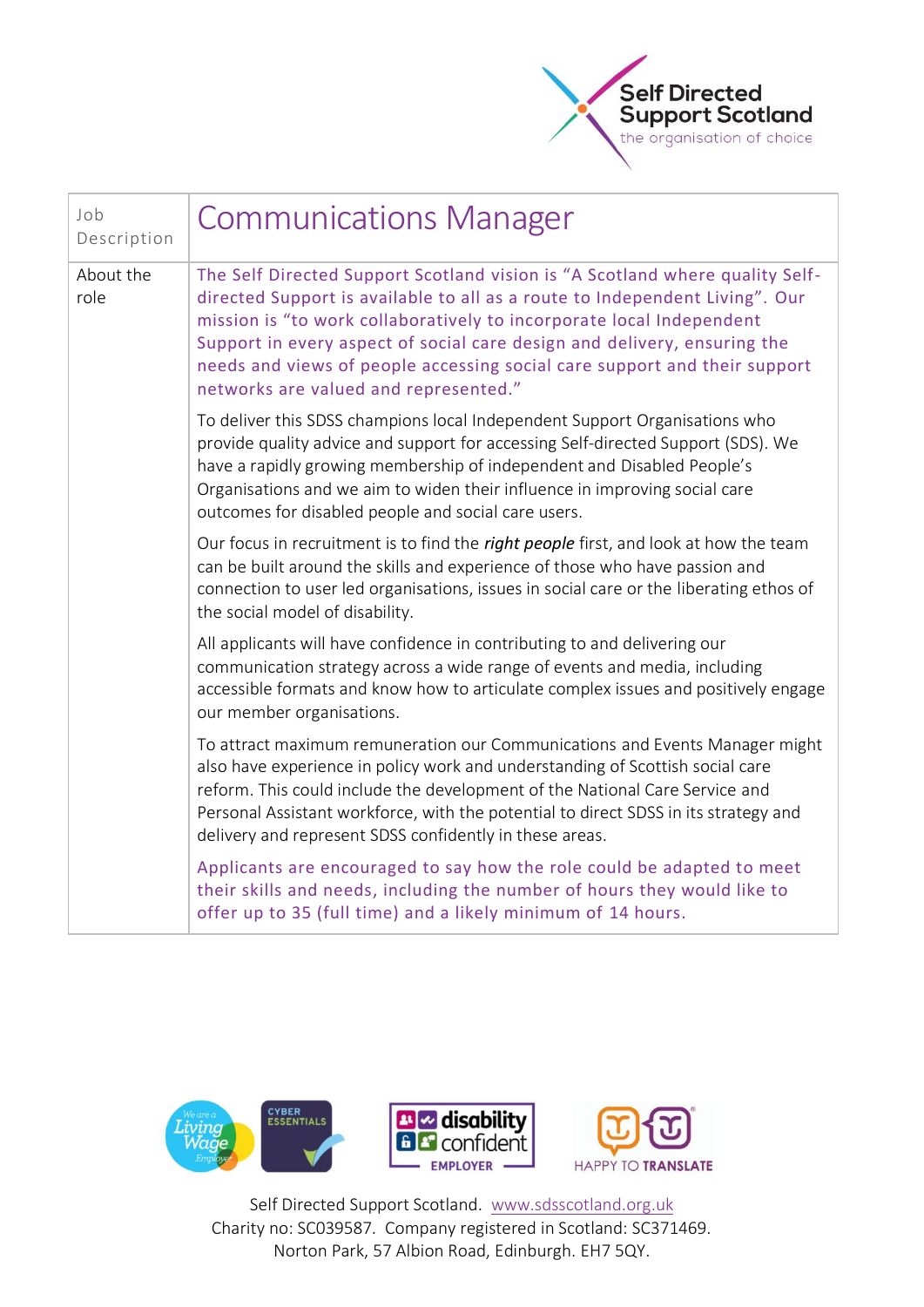

| Benefits &<br>Outline<br>Terms | £28,000 $-$ £33,500 per annum                                                                                                                                                                              |
|--------------------------------|------------------------------------------------------------------------------------------------------------------------------------------------------------------------------------------------------------|
|                                | Full-time or part-time (F/T 35 hours - would consider P/T, minimum 14 hrs).                                                                                                                                |
|                                | Fixed term to 30 <sup>th</sup> June 2023 with intention to renew subject to funding cycle and<br>strategic aims to 30 <sup>th</sup> June 2025.                                                             |
|                                | Seven weeks annual leave including public holidays.                                                                                                                                                        |
|                                | Contributory pension scheme, 6% employer contribution.                                                                                                                                                     |
|                                | Occasional weekend and evening work may be required.                                                                                                                                                       |
|                                | SDSS is an equal opportunities employer and applications from disabled<br>people are particularly welcome.                                                                                                 |
| Location                       | Homeworking/Edinburgh Office based plus occasional overnight national travel                                                                                                                               |
| Reporting to                   | <b>Chief Executive</b>                                                                                                                                                                                     |
| Reports                        | Administration and Information Officer                                                                                                                                                                     |
| Responsible<br>for             | External communications and stakeholder engagement<br>٠<br>Internal communications<br>Events design and delivery<br>$\bullet$<br>Scottish Government & public affairs coordination and partnership working |
| Job Purpose                    | Planning and implementation of SDSS external communications                                                                                                                                                |
|                                | Lead on media management and internal (membership)<br>communications/engagement.                                                                                                                           |
|                                | Coordinate the design and delivery of events and external/online inputs.                                                                                                                                   |
|                                | Lead a strategic, integrated and proactive approach to all policy and<br>communications activities                                                                                                         |
|                                |                                                                                                                                                                                                            |

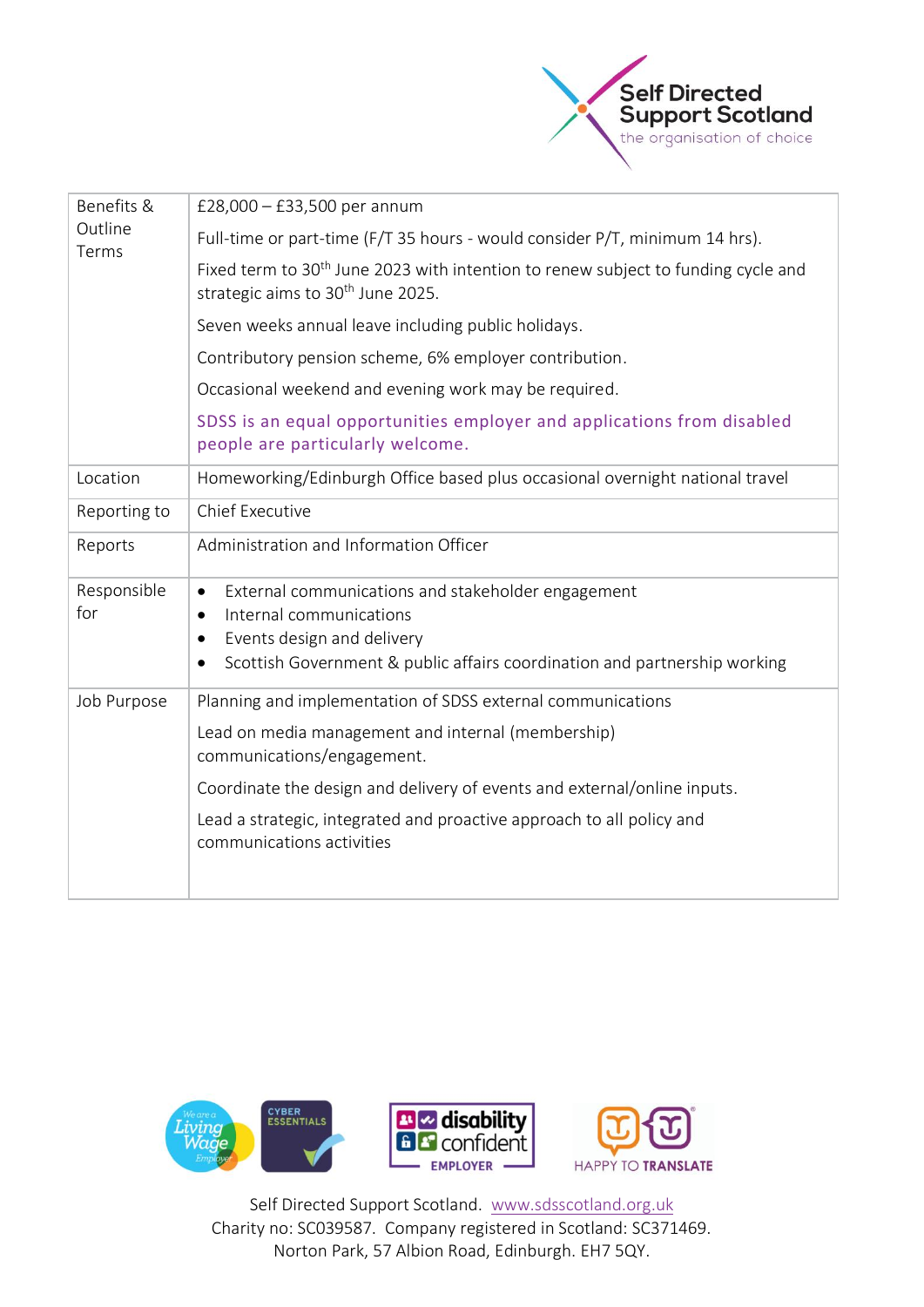

| Key Targets | Candidates who have skills and experience in the following are invited                                                                                                                                                                                                                                                                                                                                                                                                                                                                                                                                                                                                                                                                                                                                                                                                |
|-------------|-----------------------------------------------------------------------------------------------------------------------------------------------------------------------------------------------------------------------------------------------------------------------------------------------------------------------------------------------------------------------------------------------------------------------------------------------------------------------------------------------------------------------------------------------------------------------------------------------------------------------------------------------------------------------------------------------------------------------------------------------------------------------------------------------------------------------------------------------------------------------|
|             | In conjunction with the CEO, manage Scottish Government communications.<br>$\bullet$<br>Nurture relationships with local authorities, NHS, third sector organisations and<br>$\bullet$<br>other partners to help SDSS develop partnerships and that will have maximum,<br>positive impact on issues relating to SDS.<br>Ensure that SDSS interests are represented at key stages of policy and legislative<br>п<br>development by, for example: analysing policy documents and developing co-<br>ordinated responses across the SDSS membership to Scottish Government (and<br>other) consultations.<br>Be a powerful advocate for the objectives of SDSS within the field of disability,<br>$\bullet$<br>the local authorities, and for and on behalf of member organisations.<br>Promote and package SDSS services for potential sale to stakeholders.<br>$\bullet$ |
|             | <b>Information and Media</b>                                                                                                                                                                                                                                                                                                                                                                                                                                                                                                                                                                                                                                                                                                                                                                                                                                          |
|             | Ensure the SDSS website remains an effective communication/resource tool for<br>$\bullet$<br>members and professional bodies<br>To maintain and develop on-line and digital media activity including the SDSS<br>$\bullet$<br>website, Facebook and Twitter accounts.<br>To lead on production of SDSS publications and promotional materials, including<br>$\bullet$<br>information leaflets and compiling e-newsletters and bulletins.<br>To ensure all activities comply with accessibility standards and SDSS brand<br>$\bullet$<br>identity guidelines<br>To liaise with the media over the work of SDSS, issuing press releases and<br>$\bullet$<br>actively seeking out opportunities for positive press coverage                                                                                                                                              |
|             | Events                                                                                                                                                                                                                                                                                                                                                                                                                                                                                                                                                                                                                                                                                                                                                                                                                                                                |
|             | To organise the annual general meeting and SDSS national events, with support<br>٠<br>from the Operations Manager.<br>To help develop, attend and document a regular events programme, to promote<br>٠<br>SDS, SDSS, and its members                                                                                                                                                                                                                                                                                                                                                                                                                                                                                                                                                                                                                                  |
|             | <b>Manage Reports</b>                                                                                                                                                                                                                                                                                                                                                                                                                                                                                                                                                                                                                                                                                                                                                                                                                                                 |
|             | Manage and develop the Administration and Information Officer to:<br>$\bullet$<br>Ensure the SDSS' online searchable database of local SDS Information and<br>Support Organisations is maintained<br>Ensure team and membership administration is managed efficiently                                                                                                                                                                                                                                                                                                                                                                                                                                                                                                                                                                                                 |



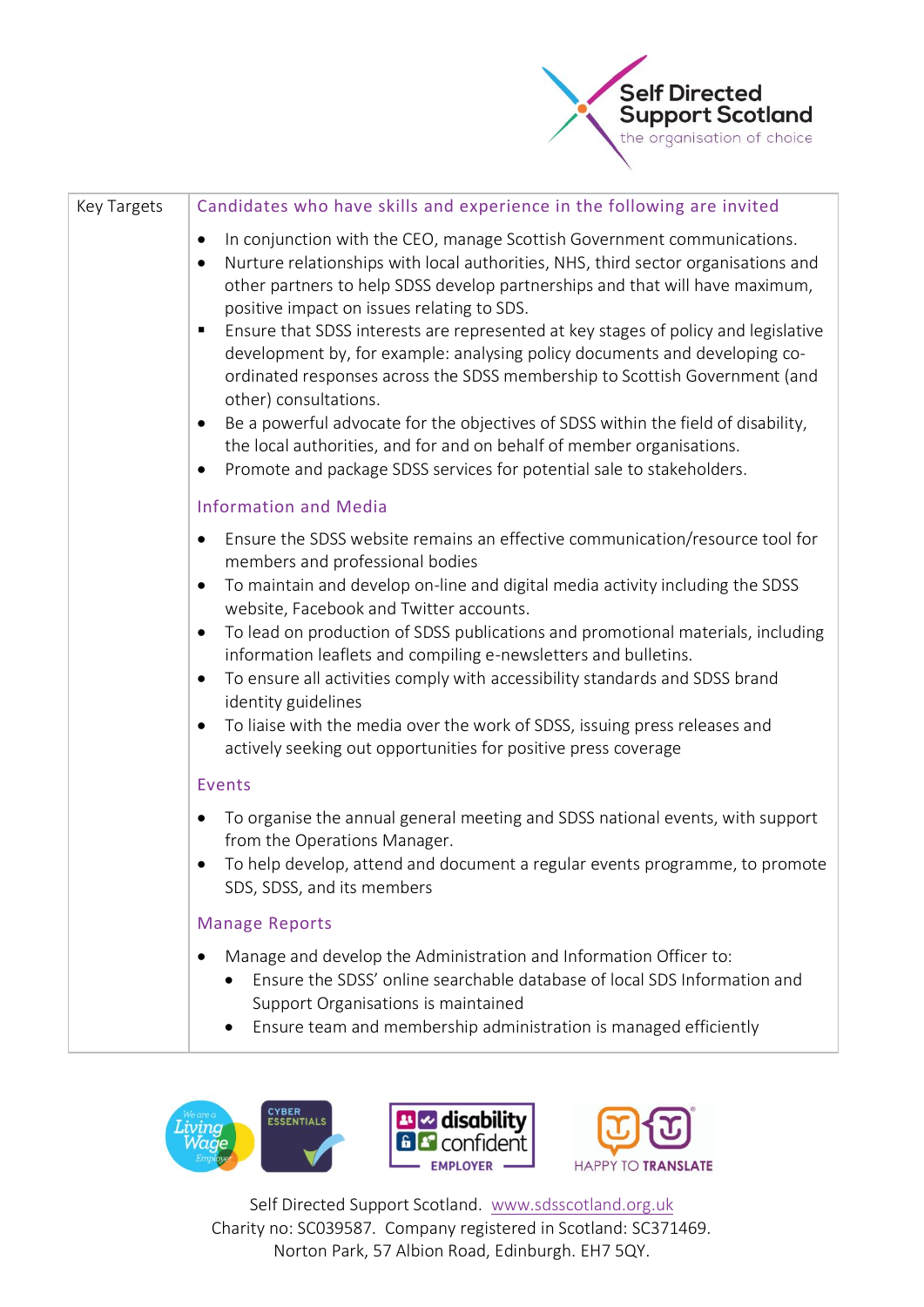

| Experience<br>Key Indicator -                                                                                                      |   | Assessment                               |
|------------------------------------------------------------------------------------------------------------------------------------|---|------------------------------------------|
| A proven track record of success in a communications role within an<br>organisation or project of comparable scope and complexity. |   | Application/<br>Interview                |
| Event planning and coordination experience.                                                                                        |   | Application/<br>Interview                |
| Experience in developing communication strategies.                                                                                 | D | Application/<br>Interview                |
| Experience of producing high quality printed and digital content.                                                                  | E | Application/<br>Interview                |
| A proven track record of success in a policy role within an organisation<br>or project of comparable scope and complexity.         | D | Application/<br>Interview                |
| A high degree of political and Scottish public policy awareness, including<br>adult social care reform.                            | D | Application/<br>Interview                |
| Experience of multi-agency and partnership working with senior level<br>staff in the public and voluntary sectors.                 |   | Application/<br>Interview                |
| Policy work experience, for example drafting consultation responses.                                                               | D | Application/<br>Interview                |
| Experience of liaising with media and issuing press releases.                                                                      | D | Application/<br>Interview                |
| Experience of working with decision makers to effect change.                                                                       | D | Application/<br>Interview                |
| Experience of managing budgets, and successfully achieving financial<br>targets and objectives.                                    |   | Application/<br>Interview/<br>Assessment |
| Experience of supporting a multi-disciplinary team, managing staff and<br>improving team performance.                              | D | Application/<br>Interview/<br>Assessment |



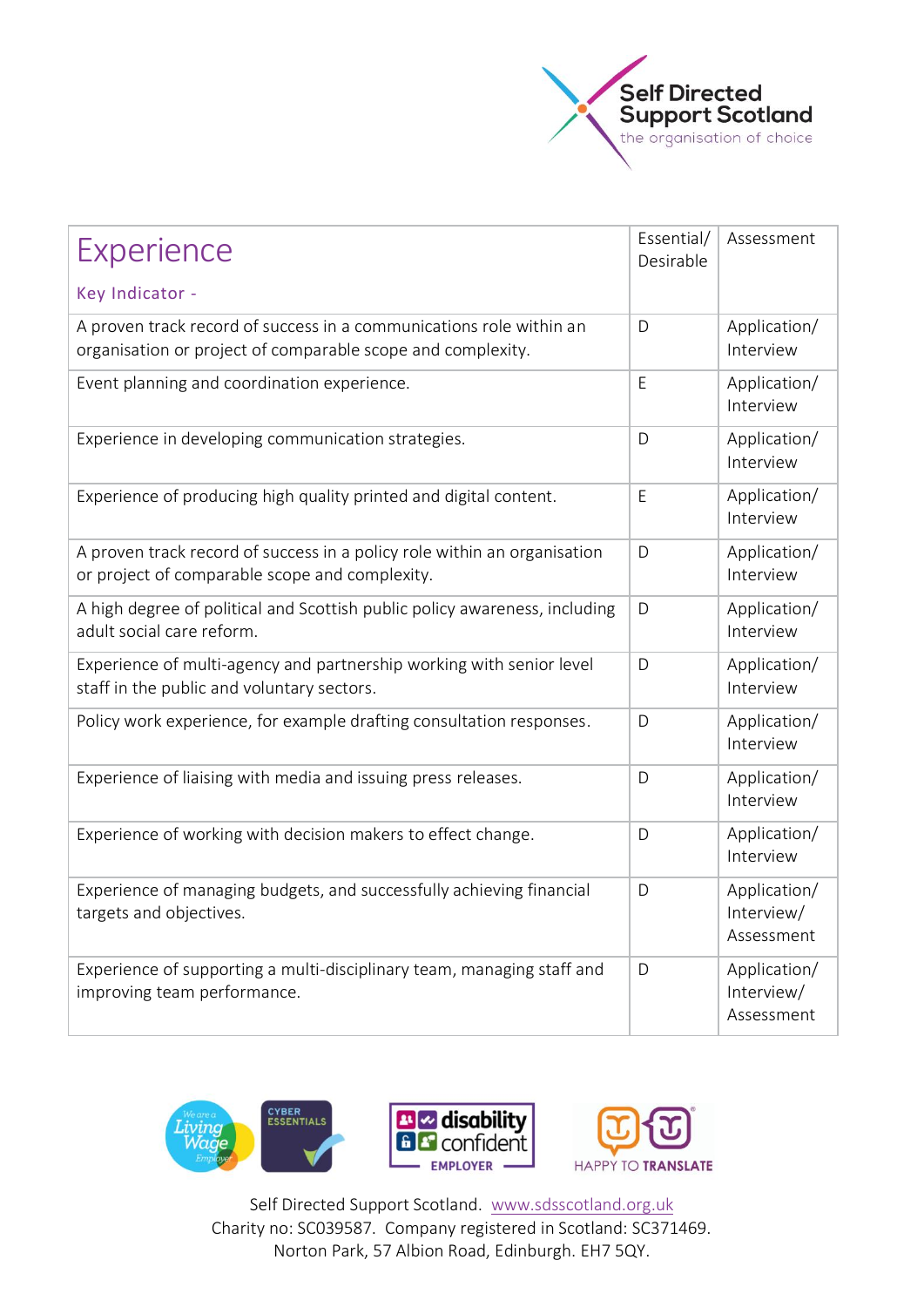

| Personal experience of disability.                                                | Application/<br>Interview |
|-----------------------------------------------------------------------------------|---------------------------|
| Personal experience of, or work-related experience in, a user-led<br>organisation | Application/<br>Interview |

| Knowledge, abilities and skills                                                                                                                                                          |              | Assessment                               |
|------------------------------------------------------------------------------------------------------------------------------------------------------------------------------------------|--------------|------------------------------------------|
| Key Indicator -                                                                                                                                                                          |              |                                          |
| Able to demonstrate and articulate a clear understanding of diversity,<br>equality and inclusion issues (and the implications for service planning<br>and delivery)                      | E            | Application/<br>Interview                |
| An excellent standard of written, listening and oral communication skills,<br>including report writing and presentation skills, for a diverse range of<br>situations and settings.       | E            | Application/<br>Interview/<br>Assessment |
| Educated to graduate level or equivalent professional qualification, or<br>experience in relevant specialism with clear evidence of continuing<br>professional and personal development. | E            | Application                              |
| Ability to design and run multimedia campaigns, and produce high<br>quality accessible content                                                                                           | E            | Application/<br>Interview                |
| Knowledge or confidence to utilise the following systems: Wordpress;<br>Salesforce; Campaign Monitor; Eventbrite, Canva and equivalents.                                                 | E            | Application/<br>Assessment               |
| A sound knowledge of social welfare policies impacting on disabled<br>people and their families.                                                                                         | $\mathsf{D}$ | Application/<br>Interview                |
| Knowledge and understanding of the Independent Living Movement and<br>the Social Model of Disability.                                                                                    | D            | Application/<br>Interview                |